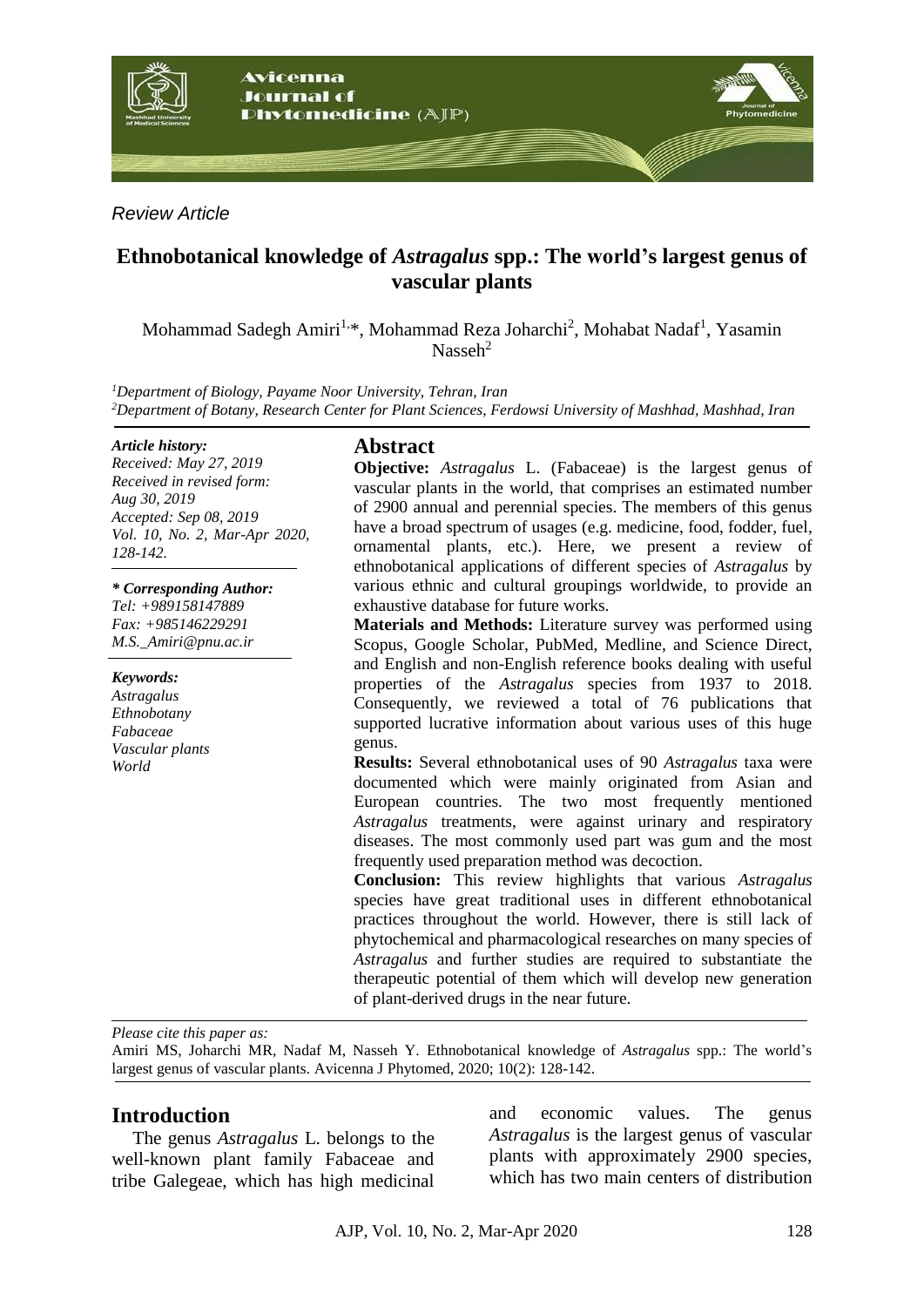in the world, America (New World) and Eurasia (Old World). Most of the species are located in the Old world (ca. 2400 spp.) whereas ca. 500 species are restricted to the New World (Chaudhary et al., 2008, Zarre and Azani, 2013). It is a considerable example of adaptive radiation in a worldwide scale (Kazempour Osaloo et al., 2003). From a biogeographic point of view, *Astragalus* is a characteristic Irano-Turanian element and many species of it show a narrow geographic range (narrow endemics), which makes them particularly vulnerable to extinction (Jalili and Jamzad, 1999; Memariani et al., 2016). Iran is known for its high diversity of *Astragalus* that comprises 850 species of *Astragalus*, of which 527 species are endemics (Maassoumi, 1998; Maassoumi, 2005). Morphologically, its members can be broadly characterized by the presence of typical papilionaceous flowers. *Astragalus* species differ from short living annual herbs (ca. 80 spp.) to perennial rhizomatous or hemicryptophytic herbs (ca. 2500 spp.) and to cushion forming spiny shrubs (ca. 300 species). Most members of the genus are generally associated with semi-arid and arid habitats across the world, however, a few species select humid habitats (e.g. *A. glycyphyllos*  L.), or are known as weeds. Due to the large size of the genus, it has fascinated different investigators, but much work remains to be done. There is much confusion regarding *Astragalus* taxonomy and phylogeny. Several authors have attempted to subdivide *Astragalus* to achieve a natural subgeneric classification by means of morphological characters. Among them, Bunge's classification of the genus (eight subgenera and 105 sections), has been extensively employed until recently (Zarre and Azani, 2013; Maassoumi, 1998; Maassoumi, 2005). As the largest genus of vascular plants, its circumscription will remain obscure until the majority of known morphological lineages, are surveyed for adequate numbers of plastid and nuclear markers (Zarre and Azani, 2013).

In the literature, multiple reports have described various ethnobotanical aspects of different species of the genus *Astragalus*. These invaluable plants are widely used as medicine, food, fodder, fuel and as ornamental plants in different ethnobotanical practices throughout the world (Table1). The most used part of *Astragalus* taxa is the gum tragacanth and Iran is the primary source of it (by supplying 70% of the commercially used gum tragacanth) in the world (Anderson and Grant, 1988; Anderson, 1989). Nowadays, several species of *Astragalus*, are reported to be commercially exploited for gum tragacanth (Table2). Despite the vast ethnobotanical knowledge on this genus that exists around the world, there are no distinct references on its applications and most of the publications are widely scattered. Furthermore, the number of phytochemical and pharmacological studies conducted on this big genus, is still too few. Therefore, this review aims to integrate the findings concerning the ethnobotanical aspects of *Astragalus* genus in order to support sufficient baseline data for subsequent works and commercial exploitation.

# **Materials and Methods**

This review was prepared based on an extensive survey of major scientific databases namely, Google Scholar, Scopus, PubMed, Medline, and Science Direct, and English and non-English reference books dealing with useful properties of the *Astragalus* species over the past few decades (1937- 2018). After a holistic search, we reviewed a total of 76 publications that reported beneficial information about various aspects of the genus *Astragalus* globally. The most frequently published reports on this genus were from various regions of Iran, Turkey, India, Pakistan, China and American countries. In this paper, scientific and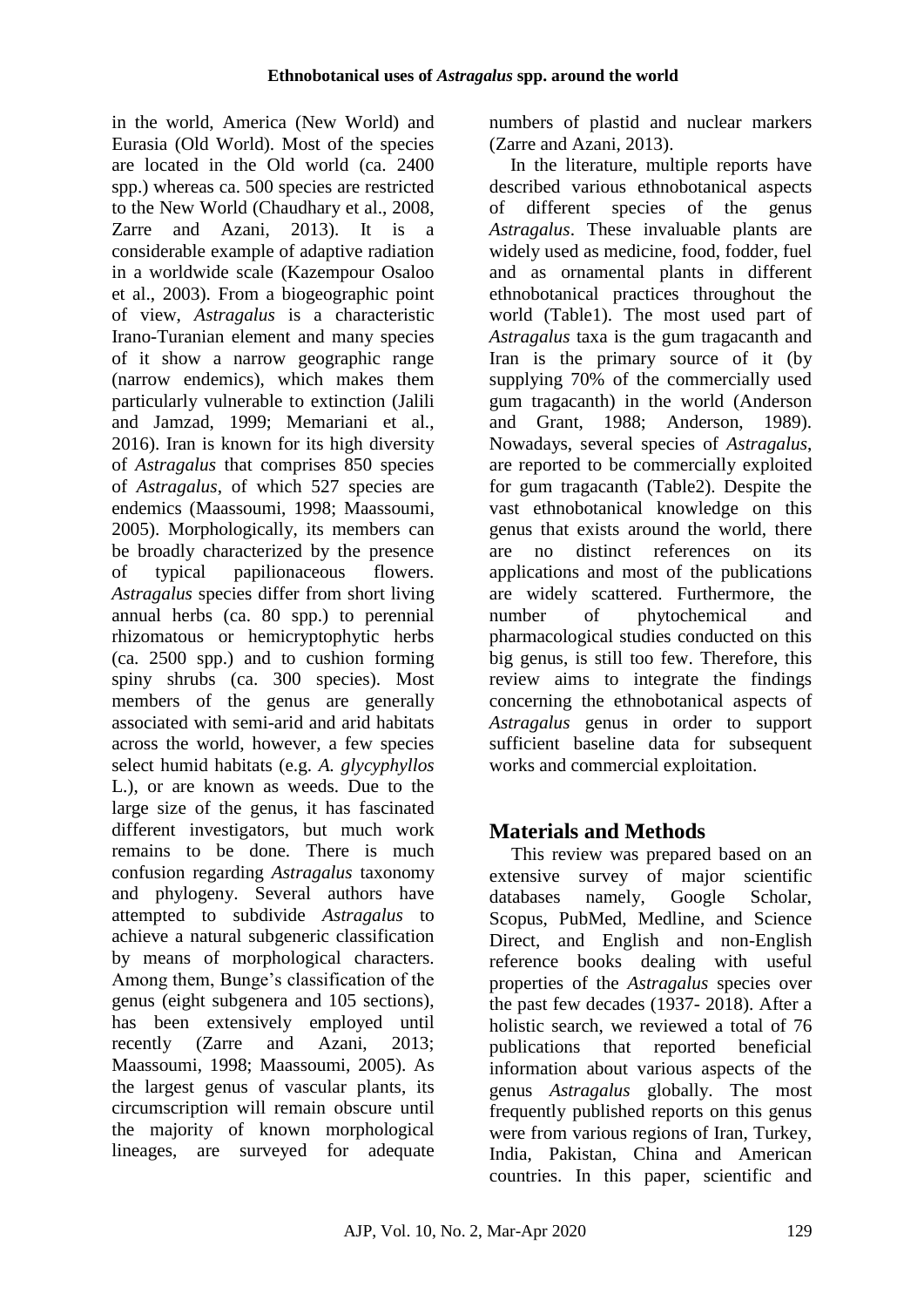author names of plant species were carefully scrutinized for latest changes via "The Plant List" (http://www.theplantlist.org) and also according to the most recent monograph of the genus (Podlech and Zarre, 2013).

## **Results**

In this review, several ethnobotanical usages of 90 *Astragalus* taxa which mainly originated from Asia and Europe, were documented. These invaluable plants were arranged in alphabetical order for their scientific names, with the related data. The information comprises autochthonous names, the part(s) used, the method of preparation, and traditional applications along with literature sources. Various parts of *Astragalus* taxa have been used in different ethnobotanical practices around the world. The most used parts of the plants were gum (34 species) followed by root (28 species), aerial part (10 species), fruit (8 species), seed (6 species), whole plant (6 species), flower (3 species), leaf (3 species), wood (1 species) and manna (1 species) (Figure 1).



Figure 1. Proportional presentation of most used plant parts.

The most common methods of preparation were decoction (20 species), followed by infusion (5 species), poultice (4 species), chewing (4 species), powder (4 species) and bath (1 species). Many reports could be found representing ethnomedicinal uses of different members

of this huge genus. Among them, *A. brachycalyx* Fisch. ex Boiss. (Syn. *A. adscendens* Boiss. & Hausskn.), *A. fasciculifolius* Boiss., *A. glycyphyllos* L., *A. gossypinus* Fisch., *A. gummifer* Labill., *A. hamosus* L., *A. microcephalus* Willd., *A. mongholicus* Bunge and *A. tribuloides* Delile are the most popular medicinal plants. The most treated illness categories were the urinary system (11 species), respiratory system (8 species), metabolic system (8 species), digestive system (7 species), nervous system (7 species), blood and circulatory system (5 species), and skin problems (4 species) (Figure 2).



Figure 2. Proportional presentation of species applied in each medicinal use category.

#### **The importance of ethnobotanical aspects**

Literature review indicated that many cultures including Asian, European, American and African have used *Astragalus* species for alleviating a wide array of diseases. Some of its exemplary uses are given below while the others are summarized in Table 1. In Asian countries, particularly Iran, Pakistan, India, China and Korea, there are considerable reports on the traditional applications of *Astragalus* species. Iran is a region of high *Astragalus* biodiversity and thus, the rich tradition usage of *Astragalus* in this area is not surprising. Among them, *A. brachycalyx* Fisch. ex Boiss.*, A. fasciculifolius* Boiss.*, A. fischeri* Buhse ex Fisch.*, A. globiflorus* Boiss.*, A.gossypinus*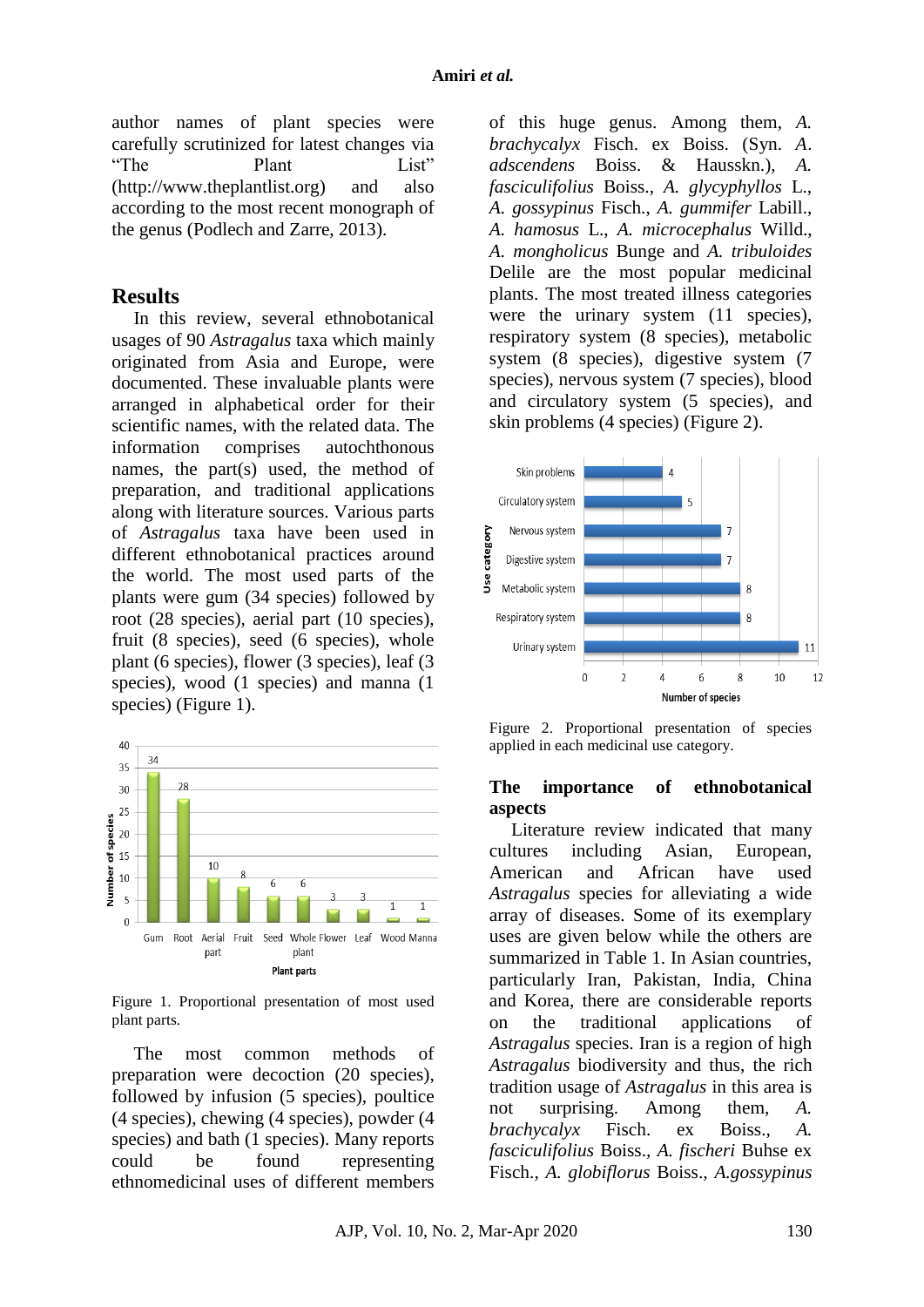Fisch.*, A. gummifer* Labill.*, A. hamosus* L.*, A. mucronifolius* Boiss., *A. ovinus* Boiss. and *A. verus* Olivier*,* are the most commonly used ones in different regions of Iran. The common Persian name of the majority of *Astragalus* species is "Gavan" (Mozaffarian, 2007). In Iran, the decoction of aerial parts of *A. hamosus* L. is considered very useful in the treatment of prostate problems. The decoction of flower, root and gum of *A. fasciculifolius* Boiss. locally known as "Gineh or Ginja", is recommended for the treatment of cold, joint pains, aching tooth, wounds and diabetic wounds (Mosaddegh et al., 2012). The decoction of its gum popularly known as "Anzerut", is also broadly used in Iranian Traditional Medicine system, as antitussive, laxative, and anthelmintic and to cure jaundice (Amiri et al., 2014; Mozaffarian, 2013). Moreover, it is used as a remedy for cold, and fatigue and for tightening bone fractures. Root decoction of *A. mucronifolius* Boiss. is also considered very useful in the treatment of back pain and bone fracture by traditional healers of Iran (Safa et al., 2013). In Traditional Chinese Medicine (TCM), *A. mongholicus* Bunge (Syn. *A. membranaceus* (Fisch.) Bunge; *A. propinquus* Schischkin), is one of the most famous tonic herbs. It is also an antiperspirant, and a diuretic, and is consumed for treatment of nephritis and diabetes (Yu et al., 2013). In Pakistan, the roots of *A. mongholicus* Bunge commonly known as "Shatra", are widely used in traditional medicine as an adaptogenic, immune stimulant, diuretic, vasodilator and antiviral agent (Ullah et al., 2014). In Jordan, the fruits of *A. hamosus* L. are applied externally as incense, and evil eye and for treatment of baldness (Lev and Amar, 2002).

The genus *Astragalus* is also well documented for its notable applications in the European Traditional Medicine. In Russian folk medicine, *A. laxmannii* Jacq. (Syn. *A. [adsurgens](http://www.theplantlist.org/tpl1.1/record/ild-15913)* Pall.), *[A. dahuricus](http://www.theplantlist.org/tpl1.1/record/ild-45029)* [\(Pall.\) DC.](http://www.theplantlist.org/tpl1.1/record/ild-45029) and *[A. penduliflorus](http://www.theplantlist.org/tpl1.1/record/ild-10178)* Lam. are

used as a diuretic for treatment of oedema. In Belarus, *[A. arenarius](http://www.theplantlist.org/tpl1.1/record/ild-8600)* L. and *[A. cicer](http://www.theplantlist.org/tpl1.1/record/ild-8614)* L. are applied to heal heart and gastrointestinal diseases. In Bulgarian folk medicine, *[A.](http://www.theplantlist.org/tpl1.1/record/ild-8600) [corniculatus](http://www.theplantlist.org/tpl1.1/record/ild-8617)* M. Bieb., *[A.](http://www.theplantlist.org/tpl1.1/record/ild-8668)  [ponticus](http://www.theplantlist.org/tpl1.1/record/ild-8668)* Pall. and *[A. vesicarius](http://www.theplantlist.org/tpl1.1/record/ild-8701)* L. are used as a diuretic for treatment of hypertension, renal system ailments, nervous disorders and rheumatism**,** and as a diaphoretic (Lysiuk and Darmohray, 2016). Furthermore, a decoction of root of *A. gummifer* Labill. is used for diabetes (Çakılcıoğlu et al., 2010). Some other *Astragalus* species are also well documented for their folkloric use as antidiabetics in traditional medicine of Turkey, Lebanon and Iran (Table1). In different geographical areas of American continent, remarkable reports that highlight ethnobotanical and traditional applications of the genus *Astragalus*, are found. In Argentina, *[A. mongholicus](http://www.theplantlist.org/tpl1.1/record/ild-31278)* Bunge is used as an antifatigue, antistress (adaptogenic), antiaging, neuroprotective, and cognitive enhancer agent, and to treat sexual dysfunctions and genital sickness (Hurrell and Puentes, 2017). In the USA, various species of *Astragalus* such as *A. americanus* (Hook.) M. E. Jones, *A*. *amphioxys* A. Gray, *A. [canadensis](http://www.theplantlist.org/tpl1.1/record/ild-15256)* L. and *A. [crassicarpus](http://www.theplantlist.org/tpl1.1/record/ild-15288)* Nutt., are applied to treat different ailments (Table1). In African continent, the root and seed of *A. armatus* Willd. are used traditionally in the Algerian folk medicine as an effective treatment for leishmaniasis and helminthiasis (Chermat and Gharzouli, 2015). Moreover, *A. arpilobus* subsp. *hauarensis* (Boiss.) Podlech (Syn. *A. gyzensis* Bunge), called "Foul Alibil", is used against scorpion stings and snake bites (Lakhdari et al., 2016). In Ethiopia, the fresh chewing and poultice of *[A.](http://www.theplantlist.org/tpl1.1/record/ild-7528) atropilosulus* [\(Hochst.\) Bunge](http://www.theplantlist.org/tpl1.1/record/ild-7528) leaf known as "Teten agazen", is applied to treat teeth pain (Hishe and Asfaw, 2014). *Astragalus*  taxa are reportedly used for a multitude of ethnobotanical purposes besides medicine consumption.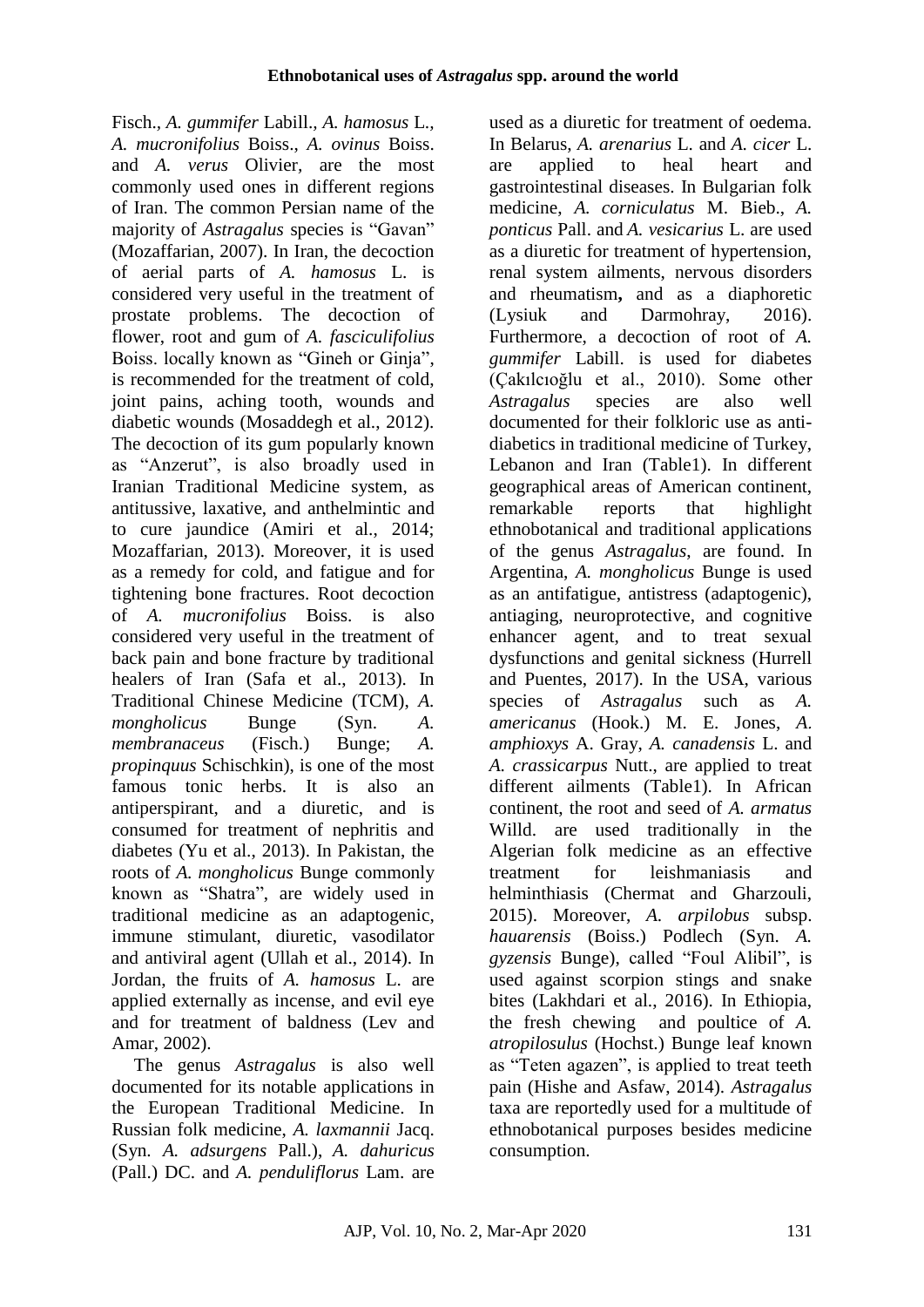#### **Amiri** *et al.*

| NO               | Scientific name                                | Country    | Vernacular<br>name      | Parts used                    | Preparation                                                                                                                   | <b>Ethnobotanical</b><br>uses                                                                                                                                 | <b>Reference cited</b>         |
|------------------|------------------------------------------------|------------|-------------------------|-------------------------------|-------------------------------------------------------------------------------------------------------------------------------|---------------------------------------------------------------------------------------------------------------------------------------------------------------|--------------------------------|
| $\mathbf{1}$     | A. abolinii Popov                              | Uzbekistan | Astragal                | Leaves,<br>gummy<br>exudation | L,                                                                                                                            | Kidney disease,<br>hypertension,<br>burns, demulcent                                                                                                          | Egamberdieva et<br>al., 2013   |
| $\boldsymbol{2}$ | A. americanus<br>(Hook.)<br>M.E.Jones          | America    | American<br>milkvetch   | Root                          | Chewing                                                                                                                       | Stomach pain and<br>flu                                                                                                                                       | Dexter et al.,<br>2014         |
| 3                | A. amherstianus<br>Benth.                      | Pakistan   | Oaxxai                  | Whole<br>plant                |                                                                                                                               | Galactagogue in<br>animals                                                                                                                                    | Ullah et al.,<br>2014          |
| 4                | A. amphioxys<br>A.Gray                         | America    | Chitdola<br>awan ak'wa  | Root                          | The root is<br>chewed by the<br>medicine man<br>before sucking<br>upon the<br>wound; chewed<br>root is applied<br>to the bite | Rattlesnake bite                                                                                                                                              | Camazine and<br>Bye, 1980      |
| 5                | A. angustifolius<br>Lam.                       | Lebanon    | Kotad<br>Haramon        | Root                          |                                                                                                                               | Ornamental.<br>medicinal plant<br>used as astringent                                                                                                          | Arnold et al.,<br>2015         |
|                  |                                                | Turkey     | Kokar geven             | Root                          |                                                                                                                               | It used as animal<br>fodder                                                                                                                                   | Kargioğlu et al.,<br>2008      |
| 6                | A. armatus Willd.                              | Algeria    |                         | Root, seed                    |                                                                                                                               | leishmaniasis,<br>helminthiasis                                                                                                                               | Chermat and<br>Gharzouli, 2015 |
| 7                | A. baibutensis<br><b>Bunge</b>                 | Turkey     | Geven, Eşşek<br>geveni  | Whole<br>plant                |                                                                                                                               | It used as animal<br>fodder                                                                                                                                   | Kargioğlu et al.,<br>2008      |
| 8                | A. brachycalyx<br>Fisch. ex Boiss.<br>(Syn. A. | Iran       | Gazangabin              | Manna                         |                                                                                                                               | Laxative,<br>febrifuge, and<br>digestive                                                                                                                      | Amiri and<br>Joharchi, 2013    |
|                  | adscendens Boiss.<br>& Hausskn.)               | Turkey     | Gewen                   | Root                          | Decoction                                                                                                                     | Diabetes                                                                                                                                                      | Polat et al., 2013             |
| 9                | A. cadmicus<br>Boiss.                          | Turkey     | Geven                   | Root                          |                                                                                                                               | Crushed roots are<br>applied as animal<br>fodder                                                                                                              | Kargioğlu et al.,<br>2010      |
| 10               | A. canadensis L.                               | America    | Canadian<br>milkvetch   | Root                          |                                                                                                                               | Analgesic, eaten<br>raw or boiled in<br>blood to make<br>broth                                                                                                | Dexter et al.,<br>2014         |
| 11               | A. compactus<br>Lam.                           | Turkey     | Keven                   | Whole<br>plant                |                                                                                                                               | to obtain a gum as<br>glue. In winters<br>spiny leaves of the<br>plant are pounded<br>after moistened<br>with water and<br>used as animal<br>fodder           | 2013                           |
| 12               | A. camptoceras<br>Bunge                        | Iran       | Eklilolmolk             | Seed                          | Decoction                                                                                                                     | Cold                                                                                                                                                          | Rajaei et al.,<br>2012         |
| 13               | A. coluteoides<br>Willd.                       | Lebanon    | Kitad<br>Kansouri       | Root                          | Decoction                                                                                                                     | Taken orally to<br>treat diabetes and<br>jaundice                                                                                                             | Arnold et al.,<br>2015         |
| 14               | A. crassicarpus<br>Nutt.                       | America    | Groundplum<br>milkvetch | Root, fruit,<br>pods          | Decoction,<br>eaten raw                                                                                                       | Root decoction is<br>tonic,<br>anticonvulsive<br>and anti-headache,<br>fruits are eaten<br>raw as a snack,<br>pods are<br>consumed raw,<br>cooked, or pickled | Dexter et al.,<br>2014         |

| Table 1. Importance of ethnobotanical applications of Astragalus taxa in different countries around the world. |  |  |  |  |  |  |  |  |  |  |  |  |  |
|----------------------------------------------------------------------------------------------------------------|--|--|--|--|--|--|--|--|--|--|--|--|--|
|----------------------------------------------------------------------------------------------------------------|--|--|--|--|--|--|--|--|--|--|--|--|--|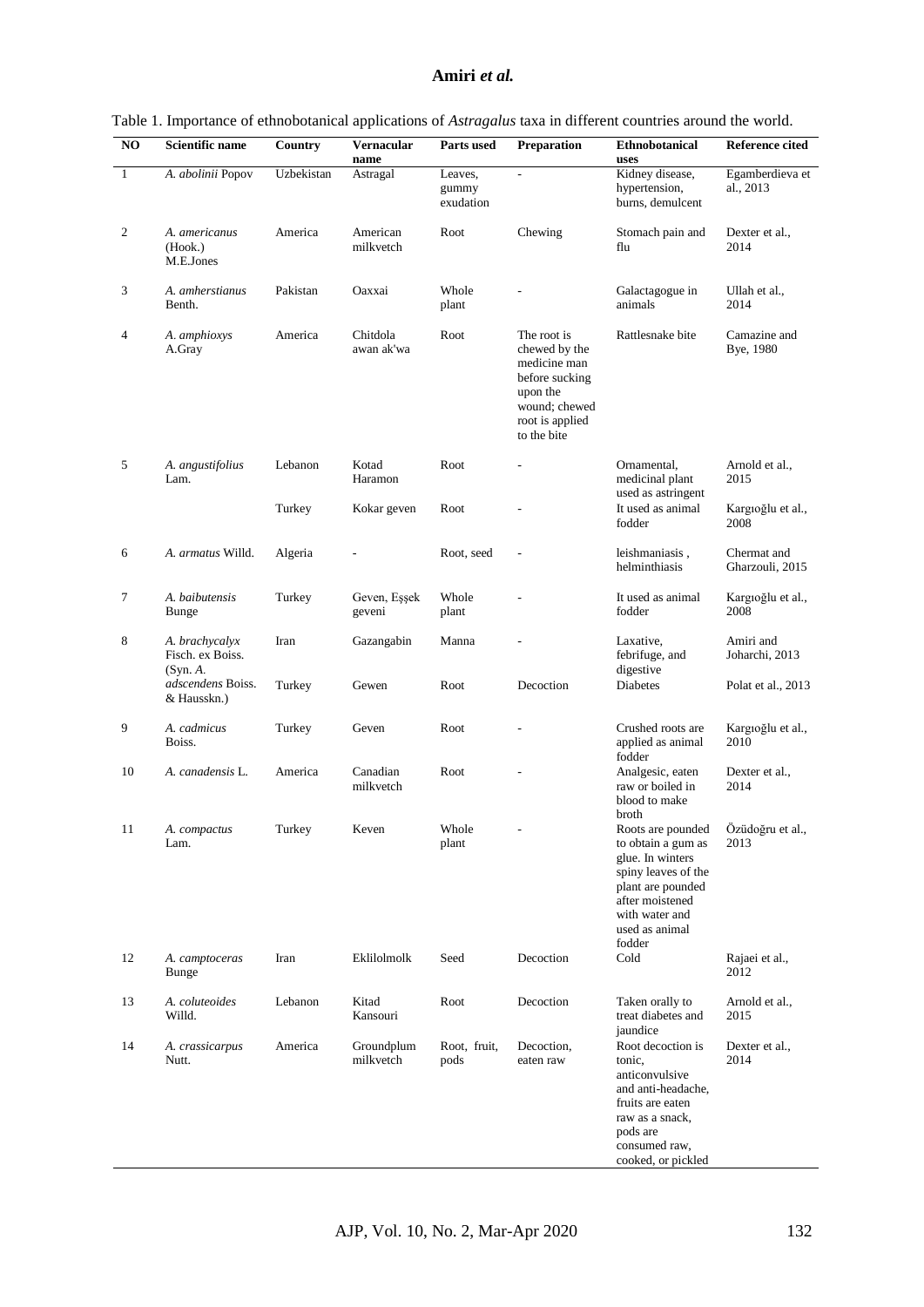| NO | Scientific name                                                                   | <b>Country</b> | Vernacular<br>name | Parts used                     | Preparation                         | Ethnobotanical<br>uses                                                                                                                                                           | <b>Reference cited</b>     |
|----|-----------------------------------------------------------------------------------|----------------|--------------------|--------------------------------|-------------------------------------|----------------------------------------------------------------------------------------------------------------------------------------------------------------------------------|----------------------------|
| 15 | A. crenatus<br>Schult. (Syn. A.<br>corrugatus<br>Bertol.)                         | Iran           | Nakhonak           | Fruit                          | $\overline{a}$                      | Kidney stone,<br>sedative,<br>arthrodynia,<br>carminative                                                                                                                        | Emami et al.,<br>2012      |
| 16 | A. creticus Lam.                                                                  | Pakistan       | Aghazi Shatra      | Aerial parts                   |                                     | Used as sedative<br>and tonic                                                                                                                                                    | Ullah et al.,<br>2013      |
| 17 | A. cruentiflorus<br>Boiss.                                                        | Lebanon        | Kotad Ahmar        | Root                           | Decoction                           | Ornamental plant,<br>taken orally to<br>treat diabetes and<br>jaundice                                                                                                           | Arnold et al.,<br>2015     |
| 18 | A. cymbicarpos<br>Brot.                                                           | Spain          | Cornizuelos        | Unripe<br>seeds                | Raw                                 | Eaten raw as a<br>snack                                                                                                                                                          | Tardio et al.,<br>2006     |
| 19 | A. dschuparensis<br>Freyn & Bornm.                                                | Iran           | Gini               | Gum                            |                                     | Making<br>tragacanth, used<br>as detergent,<br>Produce rope                                                                                                                      | Rajaei et al.,<br>2012     |
| 20 | A. effusus Bunge                                                                  | Iran           | Gavan              | Gum                            | Boiled, brewed                      | Cough                                                                                                                                                                            | Asadbeigi et al.,<br>2014  |
| 21 | A. fasciculifolius<br>Boiss.                                                      | Iran           | Gonjed             | Stem, seed,<br>root            | Decoction,<br>infusion,<br>poultice | Tightening the<br>roots of teeth,<br>cough, nutritious,<br>kidney, stomach<br>ache, chest<br>infection,<br>toothache                                                             | Maleki and<br>Akhani, 2018 |
| 22 | A. fischeri Buhse<br>ex Fisch. (Syn. A.<br>phyllokentrus<br>Hausskn. &<br>Bornm.) | Iran           | Shoun<br>korouchok | Aerial<br>parts, seed,<br>root | Decoction, raw,<br>poultice         | Toothache, back<br>ache, bone ache,<br>kidney ache, bone<br>fracture, and<br>diabetes, and to<br>induce abortion                                                                 | Maleki and<br>Akhani, 2018 |
| 23 | A. glaucacanthos<br>Fisch.                                                        | Iran           | Miveh<br>badkonaki | Fruit                          |                                     | Used in food and<br>confectionery,<br>tonic,<br>gastric pain,<br>headache                                                                                                        | Ghasemi et al.,<br>2013    |
| 24 | A. globiflorus<br>Boiss.                                                          | Iran           | Gineye<br>gaamur   | $\operatorname{Gum}$           | Powdered gum<br>with Teucrium       | Healing deep<br>infectious wounds                                                                                                                                                | Mosaddegh<br>et al., 2012  |
| 25 | A. glycyphyllos L.                                                                | Montenegro     | Orlovi nokti       | Aerial parts                   | $\blacksquare$                      | Increasing men's<br>sexual potency                                                                                                                                               | Menković et al.,<br>2011   |
|    |                                                                                   | Italy          | Astragalo          | Root,<br>leaves                |                                     | The roots and<br>leaves are used for<br>their refreshing,<br>purifying, and<br>diuretic<br>properties. They<br>were also used for<br>kidney ailments,<br>gout and<br>rheumatism. | Guarino et al.,<br>2008    |
| 26 | A. gossypinus<br>Fisch.                                                           | Iran           | Gavan panbei       | Gum                            | Boiled, brewed,<br>incense          | Cough                                                                                                                                                                            | Asadbeigi et al.,<br>2014  |
| 27 | A. grahamianus<br>Benth.                                                          | Pakistan       | Aghazi Shatra      | Whole<br>plant                 |                                     | Used for treatment<br>of abscesses and<br>as an analgesic                                                                                                                        | Ullah et al.,<br>2013      |
| 28 | A. gummifer<br>Labill.                                                            | Turkey         | Günizer            | Root                           | Infusion                            | Diabetes                                                                                                                                                                         | Mükemre et al.,<br>2015    |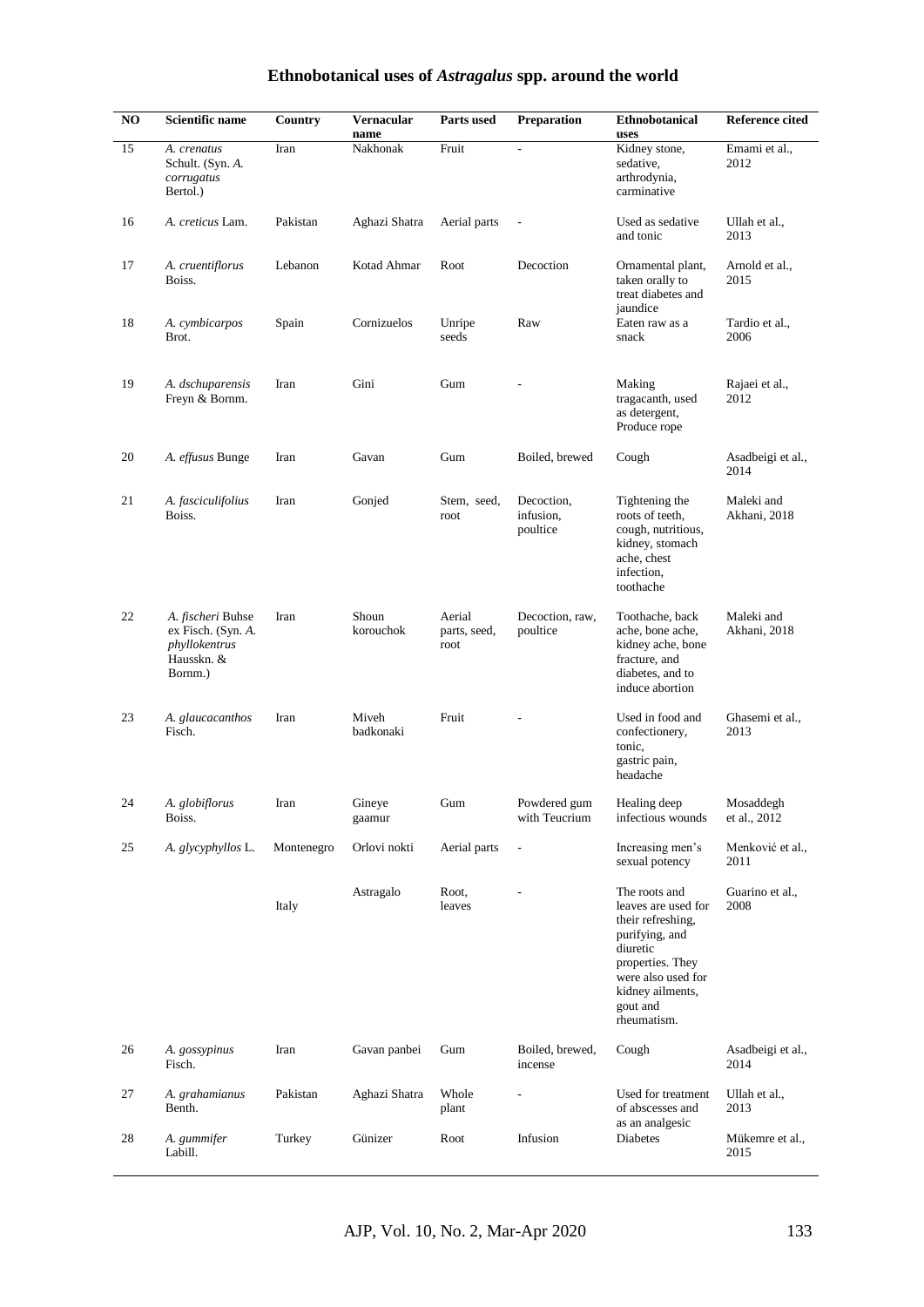#### **Amiri** *et al.*

| $\bf NO$ | Scientific name                                                                                     | Country  | Vernacular<br>name        | Parts used             | <b>Preparation</b>      | <b>Ethnobotanical</b><br>uses                                                                                                                                                                                            | Reference cited                  |
|----------|-----------------------------------------------------------------------------------------------------|----------|---------------------------|------------------------|-------------------------|--------------------------------------------------------------------------------------------------------------------------------------------------------------------------------------------------------------------------|----------------------------------|
| 29       | A. hamosus L.                                                                                       | India    | Iklilul Malik,<br>Nakhuna | Fruit                  | Decoction,<br>paste     | The decoction of<br>the beans is used<br>internally in<br>nervous system<br>disorders; liver,<br>kidney and spleen<br>infection. The<br>paste of the beans<br>is massaged and<br>applied externally<br>on inflamed areas | Umer et al.,<br>2017             |
| 30       | A. himalayanus<br>Klotzsch                                                                          | India    | Kayabachtp                | Flower,<br>Seed        | Powder                  | Powdered seeds<br>and flowers given<br>in strangury                                                                                                                                                                      | Rana et al., 2014                |
| 31       | A. jolderensis<br>B.Fedtsch.                                                                        | Iran     | Haram-chop                | Root                   | Decoction, bath         | Typhoid, and<br>dermal problems                                                                                                                                                                                          | Ghorbani, 2005                   |
| 32       | A. lamarckii<br>Boiss.                                                                              | Turkey   | Cuni                      | Root                   | Decoction               | Ulcer                                                                                                                                                                                                                    | Polat et al., 2013               |
| 33       | A. leucocephalus<br>Bunge                                                                           | Pakistan | Kathi                     | Aerial parts           |                         | Used as fuel wood                                                                                                                                                                                                        | Hussain and<br>Muhammad,<br>2009 |
| 34       | A. longifolius<br>Lam.                                                                              | Turkey   | Gırguni                   | Root                   | Infusion                | Cardiac disorder,<br>diabetes                                                                                                                                                                                            | Mükemre et al.,<br>2015          |
| 35       | A. microcephalus<br>Willd.                                                                          | Iran     | Kalelak                   | Stem, root             | Infusion,<br>pulverized | Asthma,<br>strengthen hair                                                                                                                                                                                               | Maleki and<br>Akhani, 2018       |
| 36       | A. mongholicus<br>Bunge (Syn. A.<br>membranaceus<br>(Fisch.) Bunge; A.<br>propinquus<br>Schischkin) | China    | Huangqi                   | Root                   |                         | Against body<br>weakness,<br>diuretic, against<br>digestive<br>system disorder,<br>as supplement in<br>cosmetic. Stem<br>and leaves used as<br>animal feed                                                               | Teng et al., 2011                |
|          |                                                                                                     | Greece   | Astragalos                | Root                   |                         | Hypertension,<br>dyspepsia, and<br>common cold                                                                                                                                                                           | Hanlidou et al.,<br>2004         |
|          |                                                                                                     | Korea    | Hwanggi                   | Root                   | Decoction               | <b>Blood</b> circulation                                                                                                                                                                                                 | Kim and Song,<br>2011            |
| 37       | А.<br>monspessulanus<br>L.                                                                          | Italy    | Astragalo<br>rosato       | Root                   |                         | Diuretic                                                                                                                                                                                                                 | Guarino et al.,<br>2008          |
| 38       | A. mucronifolius<br>Boiss.                                                                          | Iran     | Gonjar khari              | Root                   |                         | Backache                                                                                                                                                                                                                 | Soltanipoor,<br>2005             |
| 39       | A. noaeanus<br>Boiss.                                                                               | Turkey   | Keven                     | Root                   | Crushed                 | Varicosis                                                                                                                                                                                                                | Han and Bulut,<br>2015           |
| 40       | A. oleifolius DC.                                                                                   | Lebanon  | Kotad Jareh               | Root                   | Decoction               | Ornamental plant,<br>decoction of roots<br>is orally applied<br>as an emollient<br>and as a remedy<br>for diabetes and<br>jaundice                                                                                       | Arnold et al.,<br>2015           |
| 41       | A. ophiocarpus<br>Boiss.                                                                            | Iran     | Kahour kah                | Aerial<br>parts, fruit | Raw                     | Nutritious                                                                                                                                                                                                               | Maleki and<br>Akhani, 2018       |
| 42       | A. oplites Benth.<br>ex R. Parker                                                                   | Pakistan | Dume ruba                 | Shoot                  |                         | Shoots are<br>collected in<br>summer, stored<br>and used as fuel<br>wood in winter                                                                                                                                       | Ali and Qaiser,<br>2009          |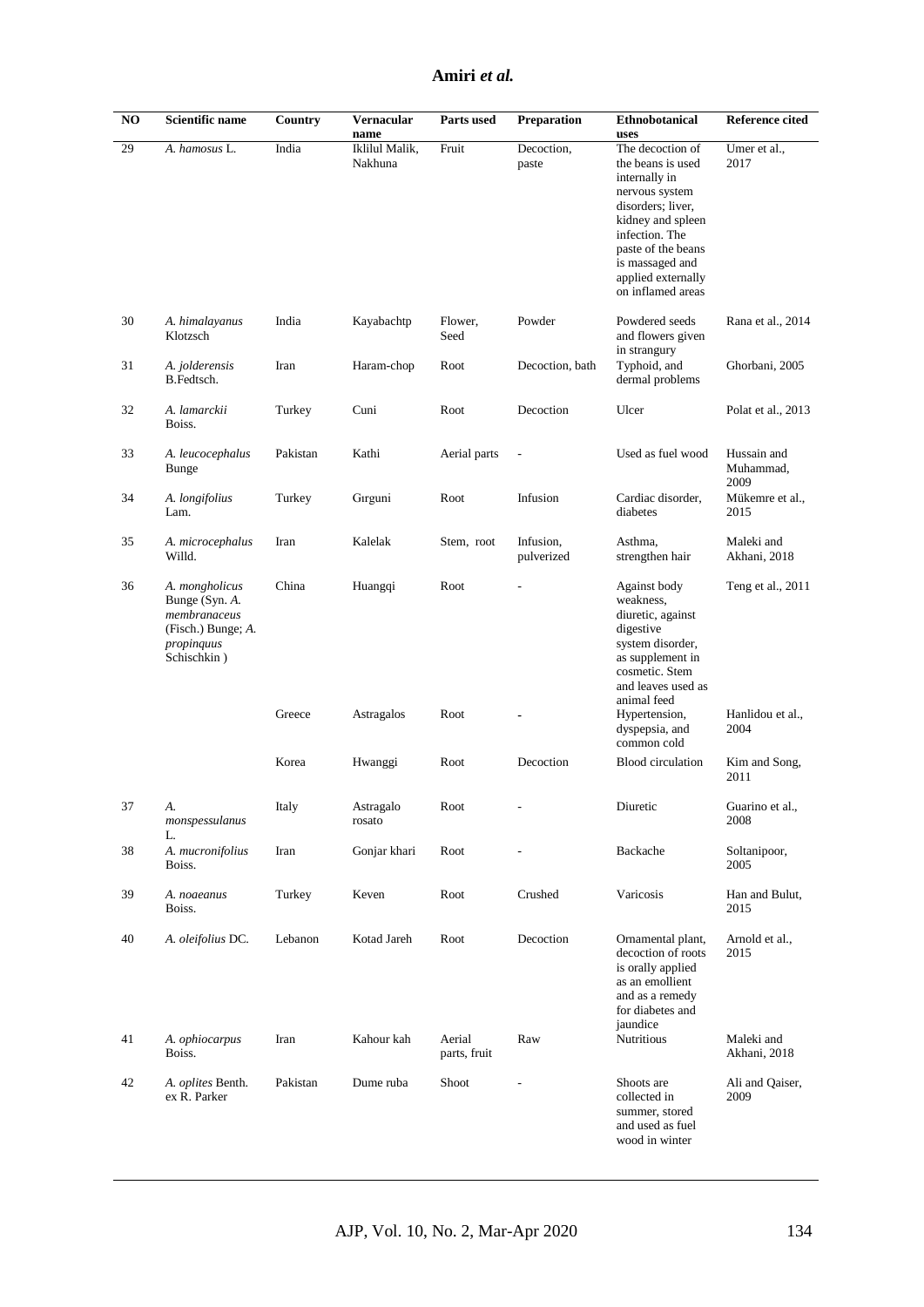#### **Ethnobotanical uses of** *Astragalus* **spp. around the world**

| NO | Scientific name                                                                                         | Country    | Vernacular<br>name         | Parts used                       | Preparation                  | <b>Ethnobotanical</b><br>uses                                                                                            | <b>Reference cited</b>            |
|----|---------------------------------------------------------------------------------------------------------|------------|----------------------------|----------------------------------|------------------------------|--------------------------------------------------------------------------------------------------------------------------|-----------------------------------|
| 43 | A. ovinus Boiss.                                                                                        | Iran       | Gondkhorosi                | Fruit                            | Orally                       | Stomachache, used<br>in pickle                                                                                           | Mosaddegh<br>et al., 2012.        |
| 44 | A. podolobus<br>Boiss. & Hohen.                                                                         | Iran       | Katek                      | Aerial<br>parts, leaf,<br>flower | Decoction, raw               | Bellyache, and<br>colic                                                                                                  | Maleki and<br>Akhani, 2018        |
| 45 | A. psilocentros<br>Fisch.                                                                               | Pakistan   | Maakhai                    | Aerial parts                     |                              | Cataract, and<br>stomach problems                                                                                        | Ullah et al.,<br>2014             |
| 46 | A. rhizanthus<br>Benth.                                                                                 | India      | Zomoshing                  | Root                             |                              | It is used as<br>animal fodder                                                                                           | Rana et al., 2014                 |
| 47 | A. rhizanthus<br>subsp.<br>candolleanus<br>(Benth.) Podlech<br>(Basionym: A.<br>candolleanus<br>Benth.) | India      | Rudravanti                 | Root                             |                              | Digestive<br>disorders,<br>Leucorrhea, and<br>urinary troubles                                                           | Rana et al., 2013                 |
| 48 | A. rubrivenosus<br>Gontsch.                                                                             | Uzbekistan | Astragal                   | Leaves,<br>gummy<br>exudation    |                              | Kidney disease,<br>hypertonic<br>disease, burns,<br>demulcent                                                            | Egamberdieva et<br>al., 2013      |
| 49 | A. sarcocolla<br>Dymock                                                                                 | Jordan     | Sarcocolla                 | Gum                              |                              | Incense, pains                                                                                                           | Lev and Amar,<br>2002             |
| 50 | A. sieversianus<br>Pall.                                                                                | Iran       | Gol Sefid                  | Fruit                            |                              | Menstrual<br>Disorders                                                                                                   | Amiri and<br>Joharchi, 2013       |
| 51 | A. thomsonianus<br>Benth. ex Bunge                                                                      | India      | Satkar                     | Whole<br>plant                   | Powder                       | Gastric troubles,<br>swelling and joint<br>pains                                                                         | Singh, 2012                       |
| 52 | A. tmoleus Boiss.<br>(Syn. A. tmoleus<br>subsp.<br>bounacanthus<br>(Boiss.) Ponert)                     | Turkey     | Geven,<br>Saçaklı<br>geven | Gum                              | Chewing                      | Toothache                                                                                                                | Sargin and<br>Büyükcengi,<br>2018 |
| 53 | A. tribulifolius<br><b>Bunge</b>                                                                        | India      | Yanglo                     | Whole<br>plant                   |                              | Whole plant is<br>applied as a<br>diuretic agent and<br>to lower kidney<br>disorders. Root<br>extract purifies<br>blood. | Kumar et al.,<br>2009             |
| 54 | A. tribuloides<br>Delile                                                                                | Iran       | Sareng,<br>Sateng          | Arial part                       | Infusion                     | Urinary infection                                                                                                        | Sadeghi and<br>Mahmood, 2014      |
| 55 | A. verus Olivier                                                                                        | Iran       | Siahgavan                  | Wood                             |                              | Antiparasitic,<br>antimycotic and<br>immunomodulator<br>y activities                                                     | Ghorbani et al.,<br>2015          |
| 56 | A. zanskarensis<br>Bunge                                                                                | India      | $\overline{a}$             | Arial part                       | $\qquad \qquad \blacksquare$ | Against worms                                                                                                            | Buth and<br>Navchoo, 1988         |

In Iran, the manna of *A. brachycalyx* Fisch. ex Boiss. is applied in preparation of honey and traditional Iranian sweet candy ("*Gaz*" in Persian) (Golmohammadi, 2013). In Turkey, the root of *A. condensatus* Ledeb. (Syn. *A. brachypterus* Fisch.) and *A. microcephalus* Willd. are pounded to obtain gum which is used as glue (Özüdoğru et al., 2013). Several species of *Astragalus* such as *[A.](http://www.theplantlist.org/tpl1.1/record/ild-10175)* 

*[alpinus](http://www.theplantlist.org/tpl1.1/record/ild-10175)* L. (bluish-purple flowers), *[A.](http://www.theplantlist.org/tpl1.1/record/ild-32061)  [hypoglottis](http://www.theplantlist.org/tpl1.1/record/ild-32061)* L. (purple flowers), and *A. sinicus* L. (Syn. *A. lotoides* Pall.), are grown as ornamental plants in gardens (Golmohammadi, 2013). Some species of *Astragalus* including *A. [leucocephalus](http://www.theplantlist.org/tpl1.1/record/ild-36450)* [Bungea](http://www.theplantlist.org/tpl1.1/record/ild-36450)nd *A. oplites* Benth. ex R. Parker are collected in summer, stored and used as fuel wood in winter (Ali and Qaiser, 2009; Hussain and Muhammad, 2009).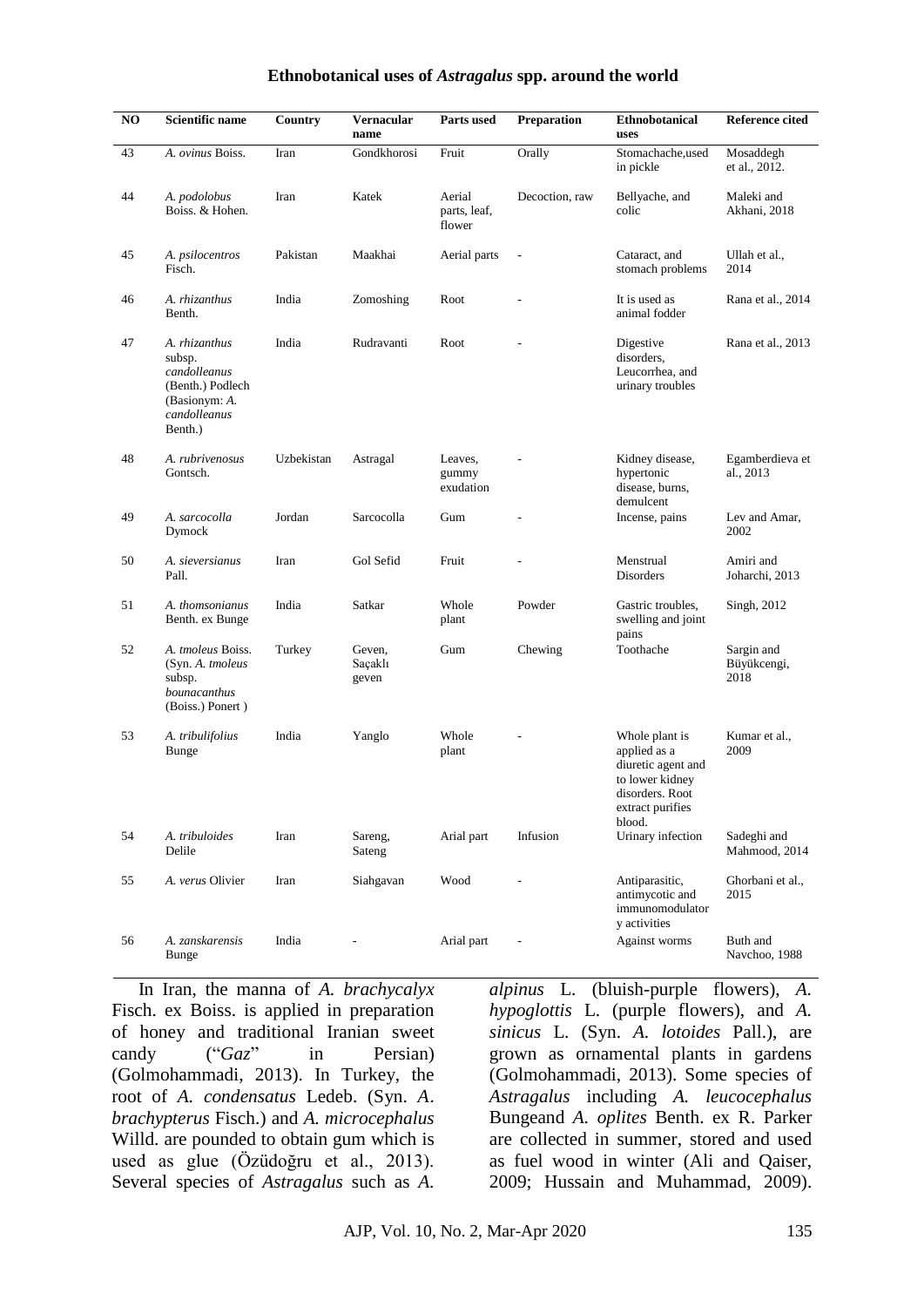Furthermore, some plants like *A. angustifolius* Lam.*, A. baibutensis* Bunge*, A. cadmicus* Boiss., *A. compactus* Lam.*, A. mongholicus* Bunge and *A. rhizanthus* Benth. were documented as forage for livestock (Table1).

### **Tragacanthic species of** *Astragalus*

Several tragacanthic species of the genus *Astragalus* gained fame owing to their potential in producing gum tragacanth which has a wide array of uses in medicine and many industries. Among them, *A. gummifer* Labill., *A. microcephalus* Willd., *A. brachycalyx* Fisch. ex Boiss., *A. myriacanthus* Boiss. (Syn. *A. echidnaeformis* Sirj.), *A. gossypinus* Fisch. and *A. kurdicus* Boiss. are the most important species to supply the gum tragacanth in global market (Verbeken et al., 2003). However, the contribution of other tragacanthic species is also significant (Table 2). The name "tragacanth" is derived from the two Greek words tragos (goat) and akantha (horn), referring to the white curled ribbons, the best grade of commercial gum (Whistler, 1993). Gum tragacanthic plants are perennial legumes, characterized by spinetipped leaf rachises; sessile or subsessile flowers, glomerate in the axils of the leaves; and one-seeded pods enclosed in hairy persistent calyces (Gentry, 1957). Iran is well-known as the largest producer and exporter of gum tragacanth and supplies the highest quality of it for the world (Anderson and Grant 1988). Turkey is the second largest producer, but Turkish gum is deemed to be of an inferior quality. Much smaller amounts of gum are exported by Afghanistan and Syria (Verbeken et al., 2003). The United States, the United Kingdom, Russia, Germany, France, Italy and Japan have been the biggest importers of gum tragacanth (Whistler, 1993). Structurally, gum tragacanth is categorized into two general kinds, ribbon (highest grade) and flake or "kharmony". After collection, Iranian tragacanth ribbons are classified into five grades, while flakes are sold in seven various grades (Gentry, 1957; Verbeken et al., 2003).

Gum tragacanth comprises of two fractions including Tragacanthin (watersoluble) and Tragacanthic acid or bassorin (water-insoluble). Although the latter is insoluble in water, but has the capacity to swell and form a gel (Anderson and Bridgeman, 1985). Commercially, gum tragacanth has extensive applications as an emulsifier, stabilizer and thickening agent in various industries, due to its stability to heat and acids and because it is an effective emulsifying agent with an extremely long shelf life (Whistler, 1993). However, there are several reports in the literature that compositional discrepancies of gum tragacanth obtained from diverse tragacanthic species of *Astragalus*, can result in the chemical and physical changes (Balaghi et al., 2011).

### **Therapeutic and pharmaceutical applications**

Gum tragacanth has been used therapeutically for thousands of years, with written evidence of its applications, described by Theophrastus in the 3rd century B.C. (Whistler, 1993). In some Asian countries, particularly Iran, various tragacanthic species of *Astragalus* have a broad habitation and many of them are important in folk medicine (Table2). In Iran, the tragacanth gum, commonly known as "*Katira*', has been largely used in medicine and confectionery since ancient times (Hopper and Field, 1937). In Iranian traditional medicine, gum tragacanth is broadly applied as an analgesic, general tonic, and laxative agent and to cure cough and lip fissures (Zarshenas et al., 2013). In Jordan, the gum of *A. gummifer* Labill., commonly known as "Tragacanth', is widely employed in traditional medicine for healing stomachache and coughs (Lev and Amar, 2002).

In addition to its usage in traditional therapeutics, the gum tragacanth has also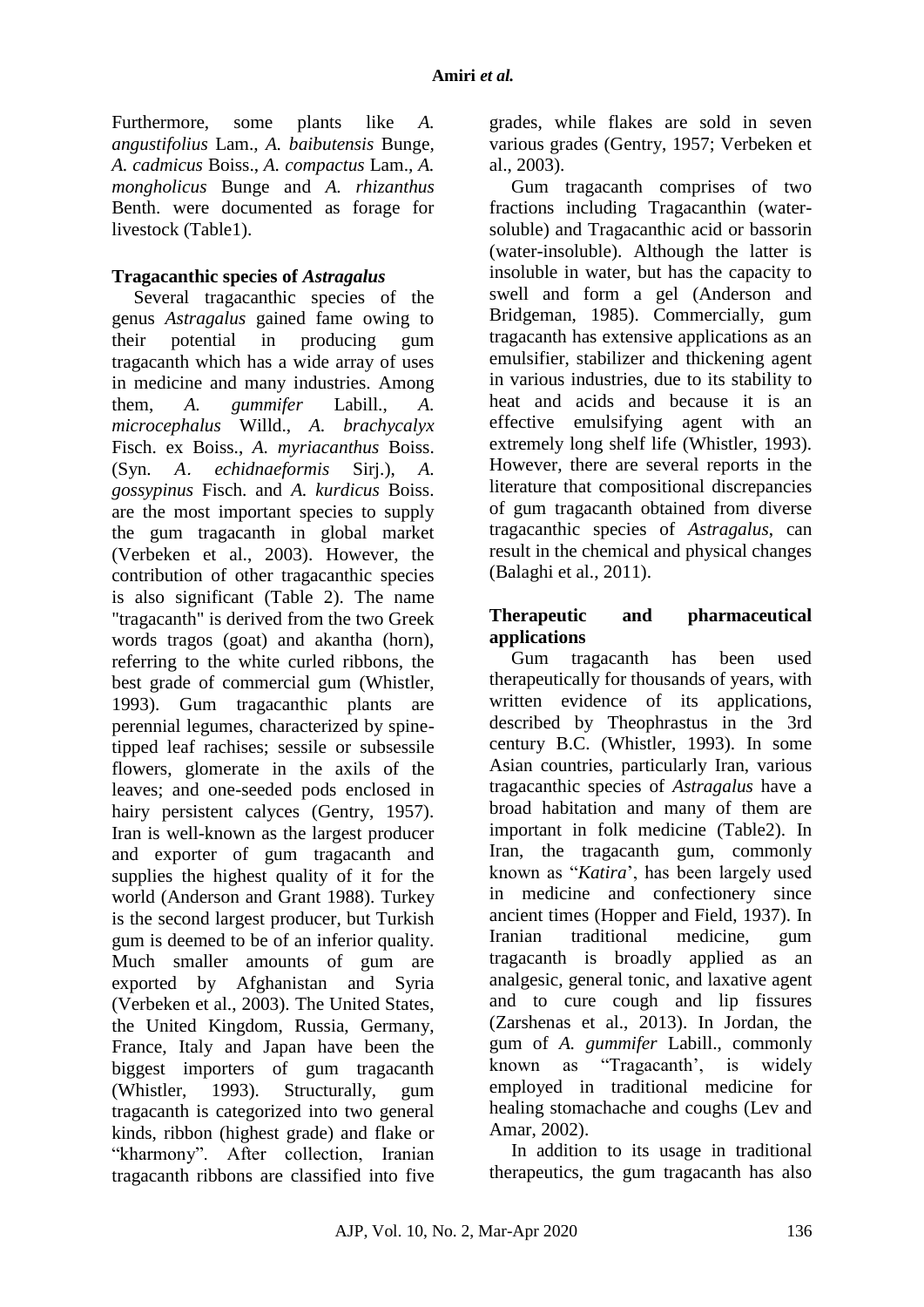been applied as an excellent suspending agent for many pharmaceutical products. Mucilage of tragacanth is utilized in lotions for external applications. It is also applied at higher concentrations as a base for jelly lubricants. Gum tragacanth can act as the suspending agent in various

kinds of toothpastes with a humectant, such as glycerol or propylene glycol. It forms a creamy and brilliant product. Its long shelf life and its film-forming properties make it beneficial in hair lotions and hand creams and lotions (Whistler, 1993).

Table 2. Some of the most important tragacanthic species of *Astragalus* L. (Fabaceae).

| NO           | <b>Scientific name</b>                                                                                                            | Reference                                                 |
|--------------|-----------------------------------------------------------------------------------------------------------------------------------|-----------------------------------------------------------|
| $\mathbf{1}$ | A. albispinus Sirj. & Bornm.                                                                                                      | Mozaffarian, 2013                                         |
| 2            | A. andalanicus Boiss. & Hausskn.                                                                                                  | Mozaffarian, 2013                                         |
| 3            | A. brachycalyx Fisch. ex Boiss. (Syn. A. adscendens Boiss. & Hausskn.; A. leioclados<br>Boiss.)                                   | Gentry, 1957; Mozaffarian, 2013                           |
| 4            | A. brachycalyx subsp. eriostylus (Boiss. & Hausskn.) Zarre (Basionym: A. eriostylus Boiss.<br>& Hausskn.)                         | Gentry, 1957                                              |
| 5            | A. caspicus M.Bieb.                                                                                                               | Mozaffarian, 2013                                         |
| 6            | A. cerasocrenus Bunge                                                                                                             | Gentry, 1957                                              |
| 7            | A. compactus Lam.                                                                                                                 | Mozaffarian, 2013                                         |
| 8            | A. condensatus Ledeb. (Syn. A. brachypterus Fisch.)                                                                               | Özüdoğru et al., 2013                                     |
| 9            | A. creticus Lam.                                                                                                                  | Gentry, 1957                                              |
| 10           | A. cylleneus Boiss. & Heldr. ex Fischer                                                                                           | Gentry, 1957                                              |
| 11           | A. cymbostegis Bunge (Syn. A. stromatodes Bunge)                                                                                  | Gentry, 1957                                              |
| 12           | A. diphtherites Fenzl (Syn. A. strobiliferus Benth.)                                                                              | Gentry, 1957                                              |
| 13           | A. dschuparensis Freyn & Bornm.                                                                                                   | Rajaei et al., 2012                                       |
| 14           | A. echidna Bunge                                                                                                                  | Mozaffarian, 2013                                         |
| 15           | A. eriosphaerus Boiss. & Hausskn. (Syn. A. elymaiticus Boiss. & Hausskn.)                                                         | Gentry, 1957                                              |
| 16           | A. floccosus Boiss.                                                                                                               | Mozaffarian, 2013                                         |
| 17           | A. floccosus subsp. rahensis (Širj. & Rech.) Zarre (Basionym: A. rahensis Sirj. & Rech.f.)                                        | Gavlighi et al., 2013                                     |
| 18           | A. geminanus Boiss. & Hausskn.                                                                                                    | Gentry, 1957                                              |
| 19           | A. globiflorus Boiss.                                                                                                             | Mozaffarian, 2013                                         |
| 20           | A. gossypinus Fisch.                                                                                                              | Mozaffarian, 2013                                         |
| 21           | A. hypsogeton Bunge                                                                                                               | Mozaffarian, 2013                                         |
| 22           | A. kurdicus Boiss.                                                                                                                | Gentry, 1957                                              |
| 23           | A. <i>longistylus</i> Bunge                                                                                                       | Mozaffarian, 2013                                         |
| 24           | A. microcephalus Willd. (Syn. A. senganensis Bunge)                                                                               | Mozaffarian, 2013; Gentry, 1957                           |
| 25           | A. muschianus Kotschy & Boiss. (Syn. A. gummifer Labill.)                                                                         | Mozaffarian, 2013                                         |
| 26           | A. myriacanthus Boiss. (Syn. A. echidnaeformis Sirj.)                                                                             | Mozaffarian, 2013                                         |
| 27           | A. microcephalus subsp. pycnocladus (Boiss. & Hausskn.) Širj. (Basionym: A. pycnocladus<br>Boiss. & Hausskn.)                     | Gentry, 1957                                              |
| 28           | A. pycnocephalus Fisch.                                                                                                           | Mozaffarian, 2013                                         |
| 29           | A. tragacantha L.                                                                                                                 | Eftekharinasab et al., 2012                               |
| 30           | A. verus Olivier (Syn. A. brachycentrus Fisch.; A. heratensis Bunge; A. meschhedensis<br>Bunge; A. parrowianus Boiss. & Hausskn.) | Mozaffarian, 2013; Gentry, 1957;<br>Gavlighi et al., 2013 |

#### **Food applications**

Due to its acid resistance and its long shelf life, gum tragacanth is lucrative in the preparation of different kinds of salad

dressings, relishes, sauces, condiment bases, sweet pickle liquors, soft jellied products such as gefilte fish, thick broths, beverage and bakery emulsions, ice cream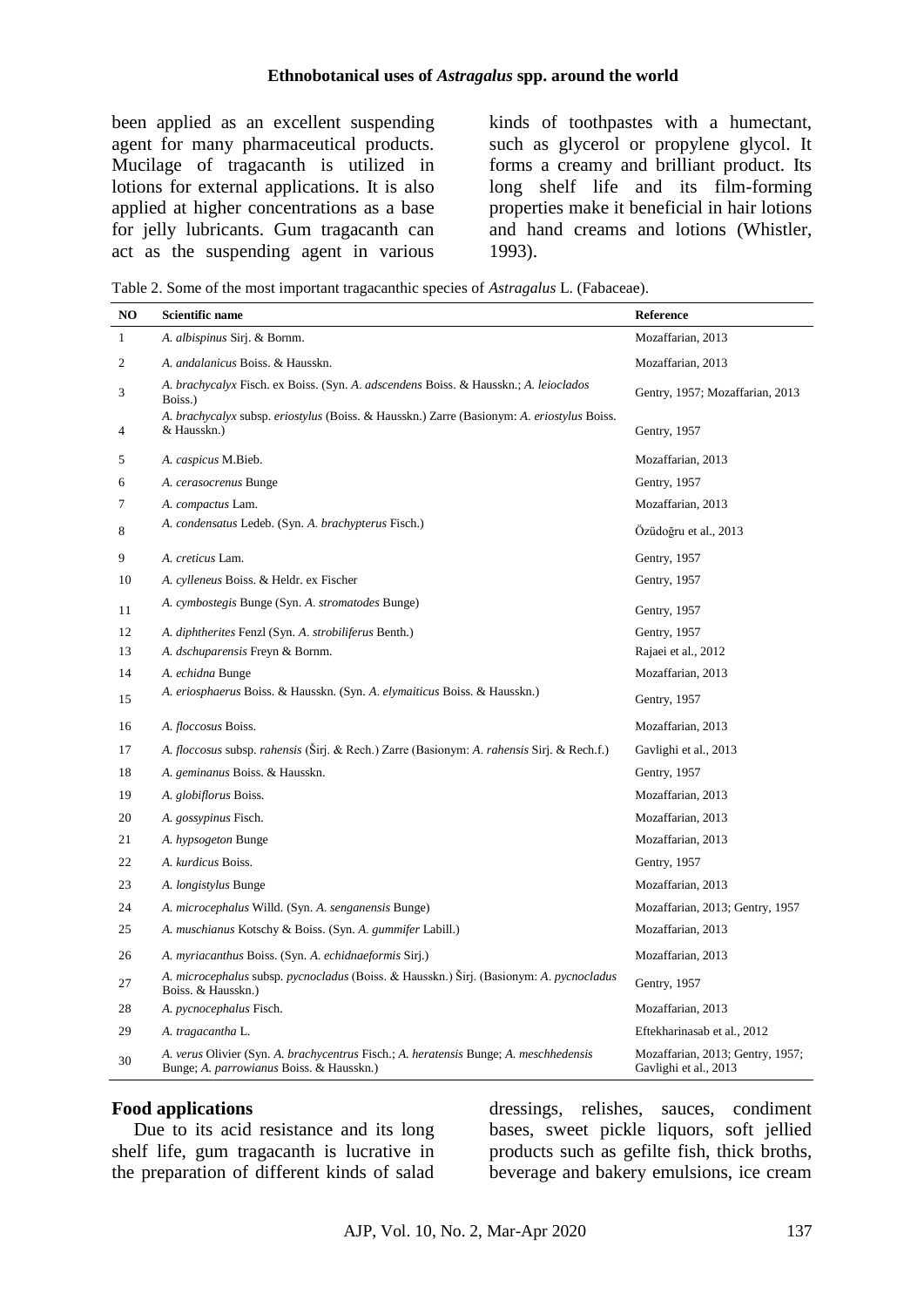and sherbets, bakery toppings and fillings and confectionary (Whistler, 1993).

## **Miscellaneous applications**

Gum tragacanth can be employed in various kinds of polishes for furniture, floor, and auto polishes. It is beneficial in print pastes and sizes because of its good release properties. The gum is applied for stiffening silks and crepes. It is also utilized in the dressing of leather and in the preparation of leather polishes. Certain grades of gum tragacanth are lucrative as binding agents in ceramics because they contain a low ash content, and the gum acts to suspend different materials in a mass prior to the firing of the ceramic in the furnace. Gum tragacanth forms stable emulsions containing 50% insect repellant. They have the potential to be efficacious as pure repellant compounds against mosquitoes, mites, chiggers, ants, and certain fleas (Whistler, 1993).

### **The importance of identification credibility in ethnobotany**

The validity of botanical identification is the first step in the ethnobotany studies. Nowadays, the ethnobotanical investigations can comprise a few erroneous and ambiguous identifications, due to the lack of services of taxonomic or botanical expertise. For instance, in the present literature review, we found that the gum of *A. ammodendron* Bunge has been employed for ethnobotanical applications (Sadeghi et al., 2014). However, this taxon does not occur in Iran (Podlech and Zarre, 2013). Thus, we omitted this plant from the list (Table 1). Moreover, one of the major problems ethnobotanists face is when identical names are attributed to various species, or different names to the same species. For example, the name Eklilolmolk is matched with *A. camptoceras* Bunge and *Melilotus officinalis* (L.) Pall. in different references (Rajaei et al., 2012; Mozaffarian, 2007). Therefore, correct identification of plant species should only be authenticated by a panel of experts including taxonomists (Joharchi and Amiri, 2012). Additionally, preparation of voucher specimens are crucial for scientific identification which can diminish such mistakes and help investigators with a better perception of their subjects (Bennett and Balick, 2008).

# **Discussion**

The genus *Astragalus* is one of the most important genera in the Fabaceae family. This review highlights that different *Astragalus* species have great potential uses in medicine and many industries. The total number of 90 *Astragalus* taxa (the sum of the species in Table 1 and 2, as well as the taxa pointed in the text without repetition), reveals numerous ethnobotanical and ethnomedicinal applications around the world. Ethnomedicinal results showed that the most frequent traditional applications of *Astragalus* taxa in different countries, seems to be treatment of urinary diseases, respiratory ailments, digestive diseases*,*  nervous ailments, circulatory diseases, skin problems, and as an antiseptic, tonic and antidiabetic agent. The most used part of *Astragalus* taxa is gum which has a broad applications in different industries, due to its outstanding characteristics. However, it is important to note that the gum exudate from various tragacanthic species of *Astragalus* has diverse chemical composition, so exhibits different properties and behaviors. Hence, any try for development of biomedical uses of gum tragacanth without considering the plant species, will result in misleading information (Balaghi et al., 2011). To our knowledge, there is still lack of phytochemical and pharmacological researches on many species of *Astragalus* that have been traditionally used in various countries. In addition, there are only few reports on the biological activity of some *Astragalus* species, of which the majority have investigated the anticancer effects (Yesilada et al., 2005). In this context, the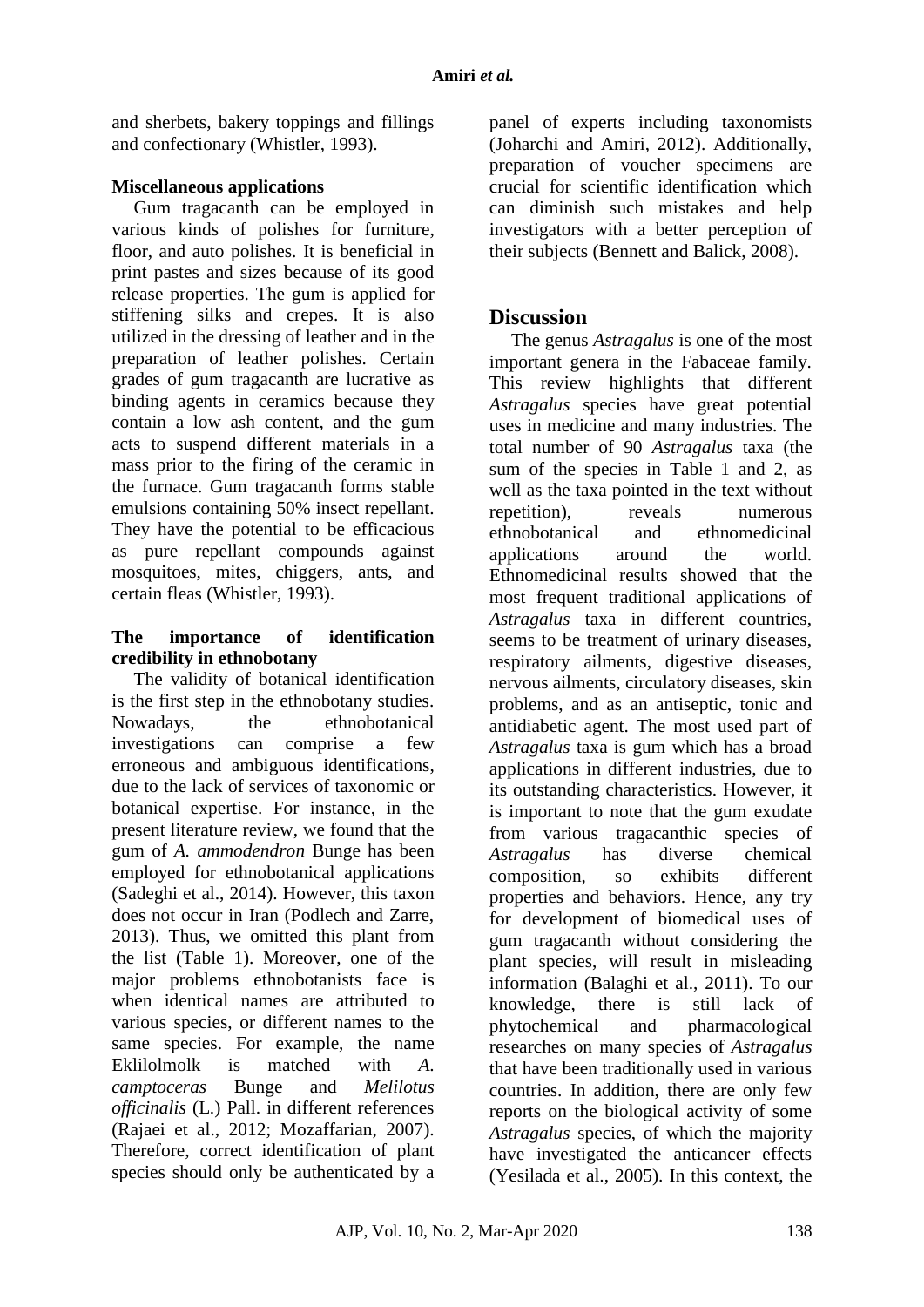best and quickest way to species selection for phytochemical, biological and pharmacological studies, is by reviewing the ethnobotanical literature which highlights the importance of such studies (Amiri and Joharchi, 2016). Based on the data presented in this paper, some species should be given precedence to subsequent investigations, particularly, for the treatment of some globally prevalent diseases like diabetes including, *A. brachycalyx* Fisch. ex Boiss., *A. coluteoides* Willd*., A. cruentiflorus* Boiss*., A. fischeri* Buhse ex Fisch*., A. gummifer* Labill., *A. longifolius* Lam. and *A. oleifolius* DC. (Table 1). Besides the detailed information introduced in this article, supporting pharmaceutical and clinical trials should be undertaken to validate the therapeutic potential of different species of *Astragalus* which will develop new generation of herbal-based natural drugs for the optimal benefit to mankind. Finally, several *Astragalus* species, display a narrow geographic range (narrow endemics), with significant commercial and therapeutic value. These species are threatened due to intense harvesting pressure from the wild. Undertaking ecological investigation in *Astragalus* diversity hotspots such as Iran and Turkey is essential to conservation of this invaluable genus in these regions.

## **Acknowledgment**

 We are grateful to all the authors whose work has been cited in this paper. This work was supported by Payam Noor University and we appreciate this support.

# **Conflicts of interest**

The authors declare that there is no conflict of interest associated with this work.

# **References**

Ali H, Qaiser M. 2009. The ethnobotany of Chitral valley, Pakistan with particular reference to medicinal plants. Pak. J Bot, 41: 2009-2041.

- Amiri MS, Joharchi MR. 2013. Ethnobotanical investigation of traditional medicinal plants commercialized in the markets of Mashhad, Iran. Avicenna J Phytomed, 3: 254-271.
- Amiri MS, Joharchi MR, TaghavizadehYazdi ME. 2014. Ethno-medicinal plants used to cure jaundice by traditional healers of Mashhad, Iran. Iranian J Pharm Res, 13: 157-162.
- Amiri MS, Joharchi MR. 2016. Ethnobotanical knowledge of Apiaceae family in Iran: A review. Avicenna J Phytomed, 6: 621-635.
- Anderson DMW. 1989. Evidence for the safety of gum tragacanth (Asiatic *Astragalus* spp.) and modern criteria for the evaluation of food additives. Food Addit Contam, 6: 1-12.
- Anderson DMW, Bridgeman MME. 1985. The composition of the proteinaceous polysaccharides exuded by *Astragalus microcephalus*, *A. Gummifer* and *A. Kurdicus*—The sources of turkish gum tragacanth. Phytochemistry, 24: 2301-2304.
- Anderson DMW, Grant DAD. 1988. The chemical characterization of some *Astragalus* gum exudates. Food Hydrocoll, 2: 417-423.
- Arnold N, Baydoun S, Chalak L, Raus T. 2015. A contribution to the flora and ethnobotanical knowledge of Mount Hermon, Lebanon. Fl Medit, 25:13-55.
- Asadbeigi M, Mohammadi T, Rafieian-Kopaei M, Saki K, Bahmani,M, Delfan M. 2014. Traditional effects of medicinal plants in the treatment of respiratory diseases and disorders: an ethnobotanical study in the Urmia. Asian Pac J Trop Med,7:364-368.
- Balaghi S, Mohammadifar MA, Zargaraan A, Gavlighi HA, Mohammadi M. 2011. Compositional analysis and rheological characterization of gum tragacanth exudates from six species of Iranian *Astragalus*. Food Hydrocoll, 25: 1775- 1784.
- Bennett BC, Balick MJ. 2008. Phytomedicine 101: plant taxonomy for preclinical and clinical medicinal plant researchers. J Soc Integr Oncol, 6: 1-10.
- Buth GM, Navchoo IA. 1988. Ethnobotany of Ladakh (India) plants used in health care. J Ethnopharmacol, 8: 185-194.
- Çakılcıoğlu U, Şengün MT, Türkoğlu İ. 2010. An ethnobotanical survey of medicinal plants of Yazıkonak and Yurtbaşı districts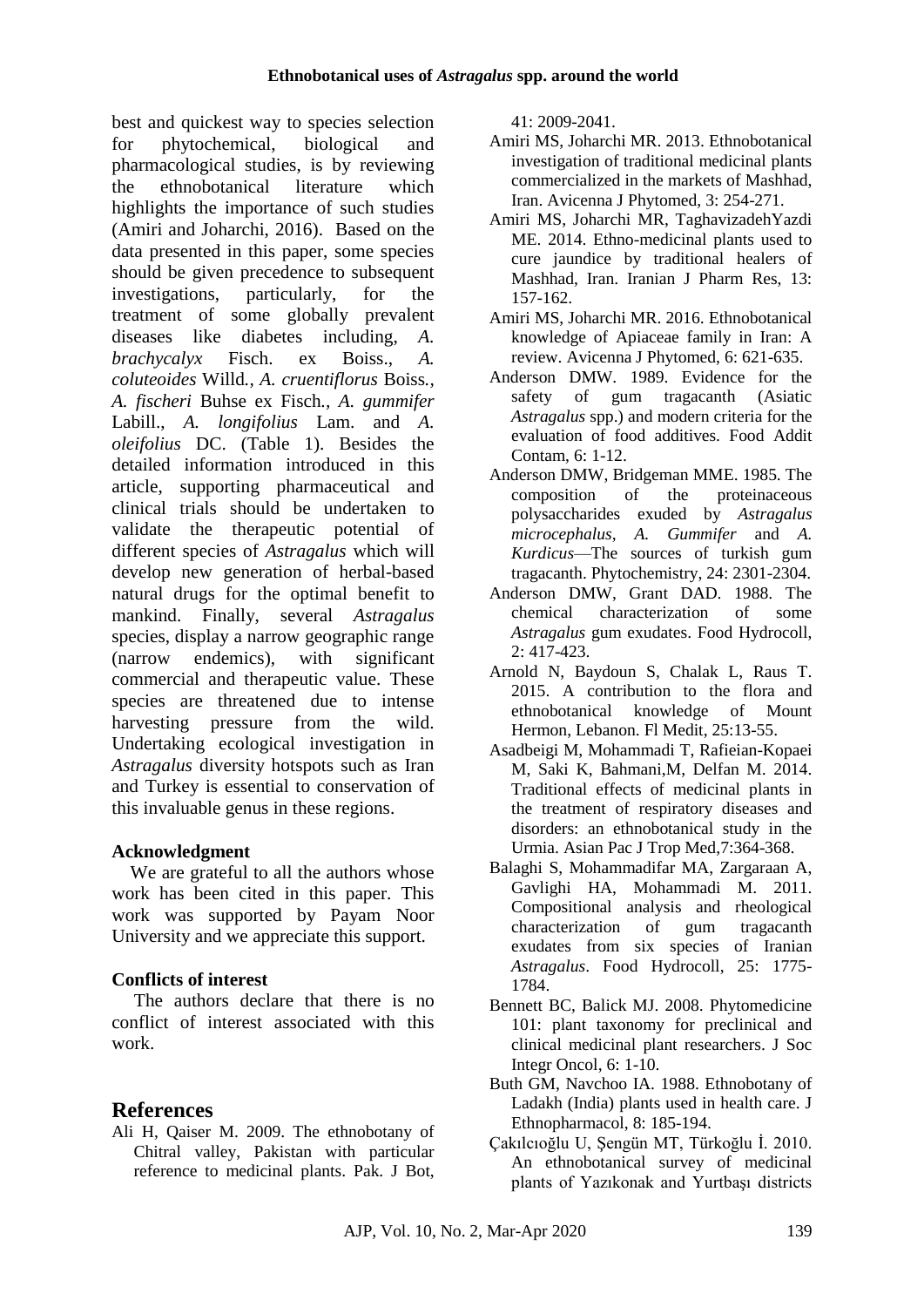of Elazığ province, Turkey. J Med Plant Res, 4: 567-572.

- Camazine S, Bye RA. 1980. A study of the medical ethnobotany of the Zuni Indians of New Mexico. J Ethnopharmacol, 2:365- 388.
- Chaudhary LB, Rana TS, Anand KK. 2008. Current status of the systematics of *Astragalus* L. (Fabaceae) with special reference to the Himalayan species in India. Taiwania, 53: 338-355.
- Chermat S, Gharzouli R. 2015. Ethnobotanical study of medicinal flora in the North East of Algeria-An empirical knowledge in Djebel Zdimm (Setif). J Mater Sci Eng, 5: 50-9.
- Dexter DF, Martin K, Travis L. 2014. Prehistoric Plant Use at Beaver Creek Rock Shelter, Southwestern Montana, USA. Ethnobot Res Appl, 12: 355-384.
- Eftekharinasab N, Zarei D, Paidar S, Moghadam MJ, Kahrizi D, Khanahmadi M, Chenari P. 2012. Identification of wild medicinal plant in Dalahoo mountain and their used indigenous knowledge (Kermanshah, Iran). Ann Biol Res, 3:3234- 3239.
- Egamberdieva D, Mamadalieva N, Khodjimatov O, Tiezzi A. 2013. Medicinal plants from Chatkal Biosphere Reserve used for folk medicine in Uzbekistan. Med Aromat Plant Sci Biotechnol, 7: 56-64.
- Emami SA, Nadjafi F, Amine GH, Amiri MS, Khosravi Mt, Nasseri M. 2012. Les espèces de plantes médicinales utilisées par les guérisseurs traditionnels dans la province de Khorasan, nord-est de l'Iran. J Ethnopharmacol, 48: 48-59.
- Gavlighi HA, Meyer AS, Zaidel DN, Mohammadifar MA, Mikkelsen JD. 2013. Stabilization of emulsions by gum tragacanth (*Astragalus* spp.) correlates to the galacturonic acid content and methoxylation degree of the gum. Food Hydrocoll, 31: 5-14.
- Gentry HS. 1957. Gum tragacanth in Iran. Econ Bot, 11: 40-63.
- Ghasemi PA, Momeni M, Bahmani M. 2013. Ethnobotanical study of medicinal plants used by Kurd tribe in Dehloran and Abdanan districts, Ilam province, Iran. Afr J Tradit Complement Altern Med, 10: 368- 385.
- Ghorbani A. 2005. Studies on pharmaceutical ethnobotant in the region of Turkmaen

Sahra, north of Iran (part 1): general results. J Ethnopharmacol, 102: 58-68.

- Ghorbani A, Aghjeh Qeshlagh M, Karamati Jabehdar S. 2015. Folk herbal veterinary medicines of Tehran Watershed (Iran). J Herbal Drugs, 6*:*31-39.
- Golmohammadi F. 2013. A viewpoint toward medical plant of astragalus and its main characteristics, products and economical importance in Iran (Case study: Boldaji and lake Choghakhor in Chaharmahal and Bakhtiari Province). TJEAS J, 3: 3702- 3721.
- Guarino C, De Simone L, Santoro S. 2008. Ethnobotanical study of the Sannio area, Campania, southern Italy. Ethnobot Res Appl, 6:255-317.
- Han Mİ, Bulut G. 2015. The folk-medicinal plants of Kadisehri (Yozgat-Turkey). Acta Soc Bot Pol, 84: 237-248.
- Hanlidou E, Karousou R, Kleftoyanni V, Kokkini S. 2004. The herbal market of Thessaloniki (N Greece) and its relation to the ethnobotanical tradition. J Ethnopharmacol, 91: 281-299.
- Hishe M, Asfaw Z. 2014. Review paper review on ethnobotanical studies on traditional medicinal plants used to treat livestock and human ailments in tigray region, Ethiopia. AJBSR, 3: 8-36.
- Hooper D, Field H. 1937. Useful plants and drugs of Iran and Iraq. Field Museum of Natural History. Botanical Series, 9: 89-90.
- Hurrell JA, Puentes JP. 2017. Plant species and products of the Traditional Chinese Phytotherapy in the Ciudade Autónoma de Buenos Aires, Argentina. Ethnobiol Conserv, 6: 1-43
- Hussain T, Muhammad IC. 2009. A floristic description of flora and ethnobotany of Samahni Valley (AK), Pakistan. Ethnobot Leaflets, 7: 1-24.
- Jalili A, Jamzad Z. 1999. Red Data Book of Iran. Research Institute of Forests and Rangelands Publications, Tehran, Pp. 748.
- Joharchi MR, Amiri MS. 2012. Taxonomic evaluation of misidentification of crude herbal drugs marketed in Iran. Avicenna J Phytomed, 2: 105-112.
- Kargıoğlu M, Cenkci S, Serteser A, Evliyaoğlu N, Konuk M, Kök MŞ, Bağcı Y. 2008. An ethnobotanical survey of inner-West Anatolia, Turkey. Hum Ecol, 36: 763-777.
- Kargıoğlu M, Cenkci S, Serteser A, Konuk M,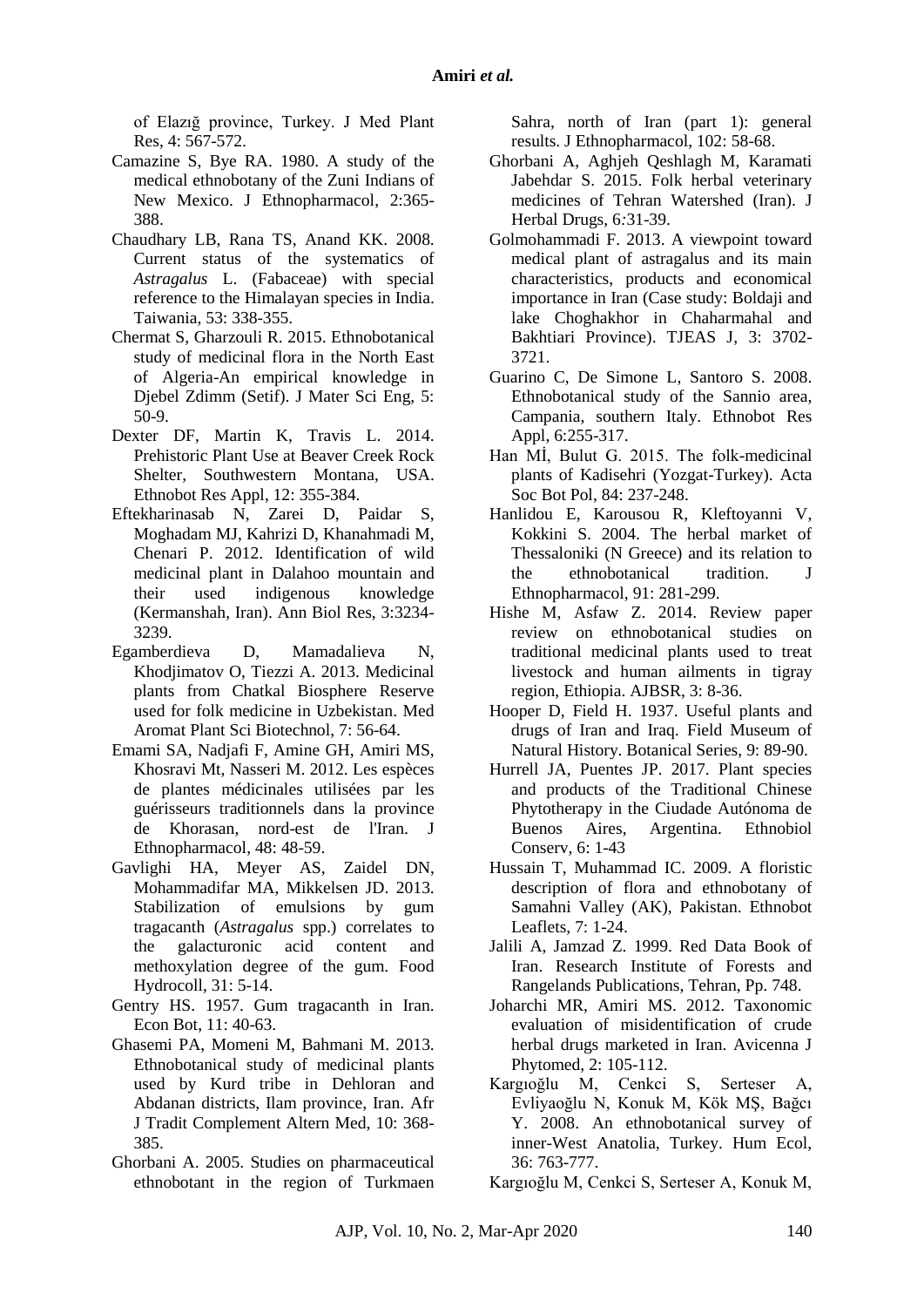Vural G. 2010. Traditional uses of wild plants in the middle Aegean region of Turkey. Hum Ecol, 38: 429-450.

- Kazempour Osaloo S, Maassoumi AA, Murakami N. 2003. Molecular systematics of the genus *Astragalus* L. (Fabaceae): phylogenetic analyses of nuclear ribosomal DNA internal transcribed spacers and chloroplast gene ndhF sequences. Plant Syst Evol, 242:1-32.
- Kim H, Song MJ. 2011. Analysis and recordings of orally transmitted knowledge about medicinal plants in the southern mountainous region of Korea. J Ethnopharmacol, 134: 676-696.
- Kumar G, Gupta S, Murugan M, Bala Singh S. 2009. Ethnobotanical studies of Nubra Valley-A cold arid zone of Himalaya. Ethnobot Leaflets, 13: 752-765.
- Lakhdari W, Dehliz A, Acheuk F, Mlik R, Hammi H, Gheriani S, Berrekbia M, Guermit K, Chergui S. 2016. Ethnobotanical study of some plants used in traditional medicine in the region of Oued Righ (Algerian Sahara). J Med Plants Res, 4: 204-211.
- Lev E, Amar Z. 2002. Ethnopharmacological survey of traditional drugs sold in the Kingdom of Jordan. J ethnopharmacol, 82: 131-145.
- Lysiuk R, Darmohray R. 2016. Pharmacology and ethnomedicine of the genus *Astragalus*. IJPPE, 3: 46-53.
- Maleki T, Akhani H. 2018. Ethnobotanical and ethnomedicinal studies in Baluchi tribes: A case study in Mt. Taftan, southeastern Iran. J Ethnopharmacol, 217: 163-177.
- Maassoumi AA. 1998. *Astragalus* in the Old World, Check List. Research Institute of Forests and Rangeland. Tehran, Pp. 617.
- Maassoumi AA. 2005. The genus *Astragalus*  in Iran, perennials*,* vol. 5. Research Institute of Forests and Rangelands, Tehran, 785 pp.
- Memariani F, Akhan H, Joharchi MR. 2016. Endemic plants of the Khorassan-Kopet Dagh floristic province in the Irano-Turanian region: diversity, distribution patterns and conservation status. Phytotaxa, 249: 31–117.
- Menković N, Šavikin K, Tasić S, Zdunić G, Stešević D, Milosavljević S, Vincek D. 2011. Ethnobotanical study on traditional uses of wild medicinal plants in Prokletije Mountains (Montenegro). J

Ethnopharmacol, 133: 97-107.

- Mosaddegh M, Naghibi F, Moazzeni H, Pirani A, Esmaeili S. 2012. Ethnobotanical survey of herbal remedies traditionally used in Kohghiluyeh va Boyer Ahmad province of Iran. J ethnopharmacol, 141: 80-95.
- Mozaffarian V. 2007. A Dictionary of Iranian Plant Names.Tehran: Farhang-e Moaser, Pp. 62-64.
- Mozaffarian, V. 2013. Identification of medicinal and aromatic plants of Iran. Farhang Moaser Publishers, Tehran. Pp. 1444.
- Mükemre M, Behçet L, Çakılcıoğlu U. 2015. Ethnobotanical study on medicinal plants in villages of Çatak (Van-Turkey). J Ethnopharmacol, 166: 361-374.
- Özüdoğru B, Akaydın G, Erik S, Yesilada E, 2011. Inferences from an ethnobotanical field expedition in the selected locations of Sivas and Yozgat provinces (Turkey). J Ethnopharmacol, 137: 85-98.
- Podlech D, Zarre S. 2013. A taxonomic revision of the genus *Astragalus* L. (Leguminosae) in the Old World. Naturhistorisches Museum, Wien-Austria. 3 volumes, Pp. 2439.
- Polat R, Cakilcioglu U, Satıl F. 2013. Traditional uses of medicinal plants in Solhan (Bingöl—Turkey). J Ethnopharmacol, 148: 951-963.
- Rajaei P, Mohamadi N, Motamed M. 2012. Ethnobotanical study of medicinal plants of Hezar Mountain allocated in South East of Iran. Iranian J Pharm Res, 11: 1153-1167.
- Rana CS, Ballabha R, Tiwari JK, Dangwal LR. 2013. An ethnobotanical study of the plant resources in the Nanda Devi Biosphere Reserve (a world heritage site), Uttarakhand, India. J Ethnobio Trad Med, 120: 591-601.
- Rana PK, Kumar P, Singhal VK, Rana JC. 2014. Uses of local plant biodiversity among the tribal communities of Pangi Valley of district Chamba in cold desert Himalaya, India Sci World J, 1-15.
- Sadeghi Z, Mahmood A. 2014. Ethnogynecological knowledge of medicinal plants used by Baluch tribes, southeast of Baluchistan, Iran Rev Bras Farmacogn, 24: 706-715.
- Sadeghi Z, Kuhestani K, Abdollahi V, Mahmood A. 2014. Ethnopharmacological studies of indigenous medicinal plants of Saravan region, Baluchistan, Iran. J